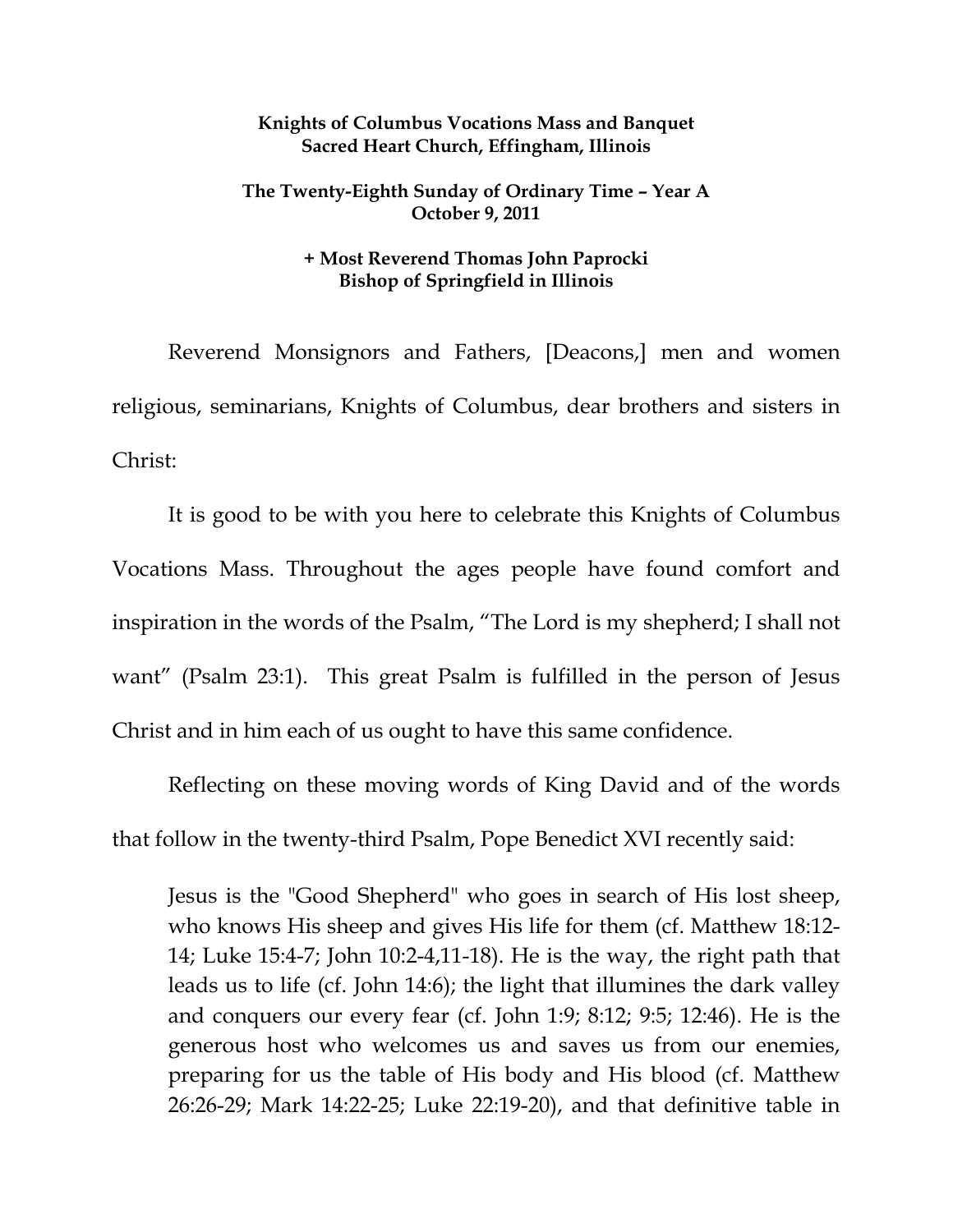Heaven's messianic banquet (cf. Luke 14:15ff; Revelation 3:20; 19:9). He is the regal Shepherd, the King of meekness and of pardon, enthroned on the glorious wood of the Cross (cf. John 3:13-15; 12:32;  $17:4-5$ ).<sup>1</sup>

It is he who laid down his life for his sheep (cf. John 10:11).

 We know that in his goodness and concern for us the Lord has promised to send us shepherds after his own heart, shepherds who will guide his sheep through the dark valley to his house (cf. Jeremiah 3:15, Psalm 23:6). From where do these shepherds come? They do not come straight out of heaven, but, as you know, from parishes and families.

 Sometimes we are tempted to worry about the future and forget that nothing can be lacking if the Shepherd is with us. As we look forward into the so-called shortage of vocations, we must remember that "he who goes with the Lord even into the dark valleys of suffering, of uncertainty and of every human problem feels secure."2 We must remember that the Lord has not said, "I *want* to give you shepherds," but rather, "I *will* give you shepherds." The Lord is the shepherd of the Church, therefore we shall not be in want of priests. In this promise we must place our trust and cooperate with him in proposing vocations in the Church and do all that we can to help the Lord form shepherds after his own heart.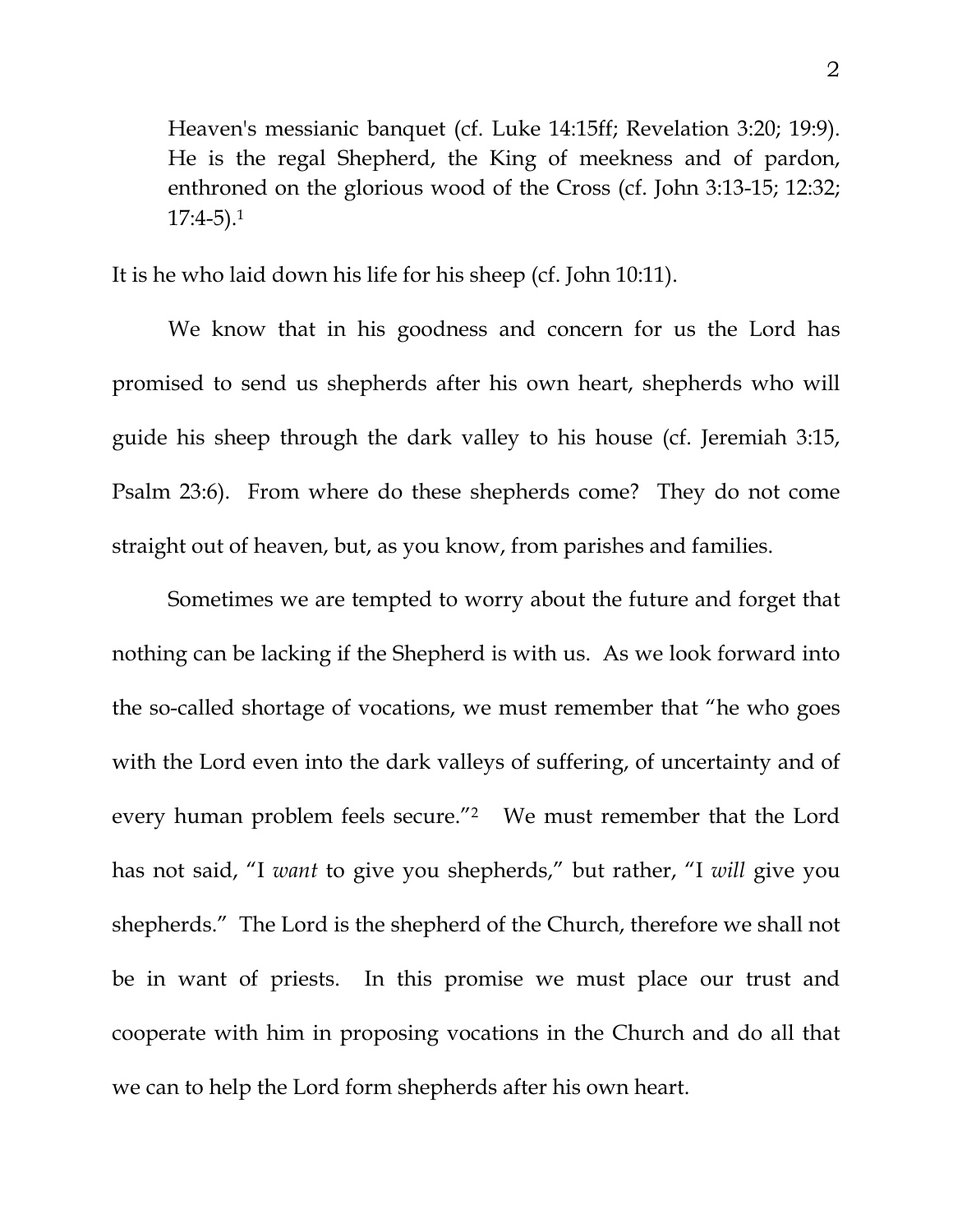Several days ago in the Office of Readings, Saint Augustine spoke of the union of the shepherds of the Church – that is, of bishops and priests – with the one true Shepherd, Jesus Christ. He said:

Do not imagine that there will be no more good shepherds, or that we shall find them lacking, or that the Lord's mercy will not produce or establish them. Certainly, if there are good sheep there are also good shepherds; good sheep give rise to good shepherds. But all good shepherds are one in the one good shepherd; they form a unity. If only they feed the sheep, Christ is feeding the sheep.3

If, then, we are to help the Lord raise up and form shepherds for his people to act in his person, each of you, dear brothers and sisters, must seek to listen always to the voice of the Good Shepherd and, following the example of Mary, to do whatever he tells you. If you heed his voice in all things you will be good sheep and we will have good shepherds.

It is through the ministry of priests that we gather around the altar of the Lord to share in the foretaste of the heavenly banquet of the Lamb, who invites us with the words, "Behold, I have prepared my banquet...and everything is ready; come to the feast" (Matthew 22:4)!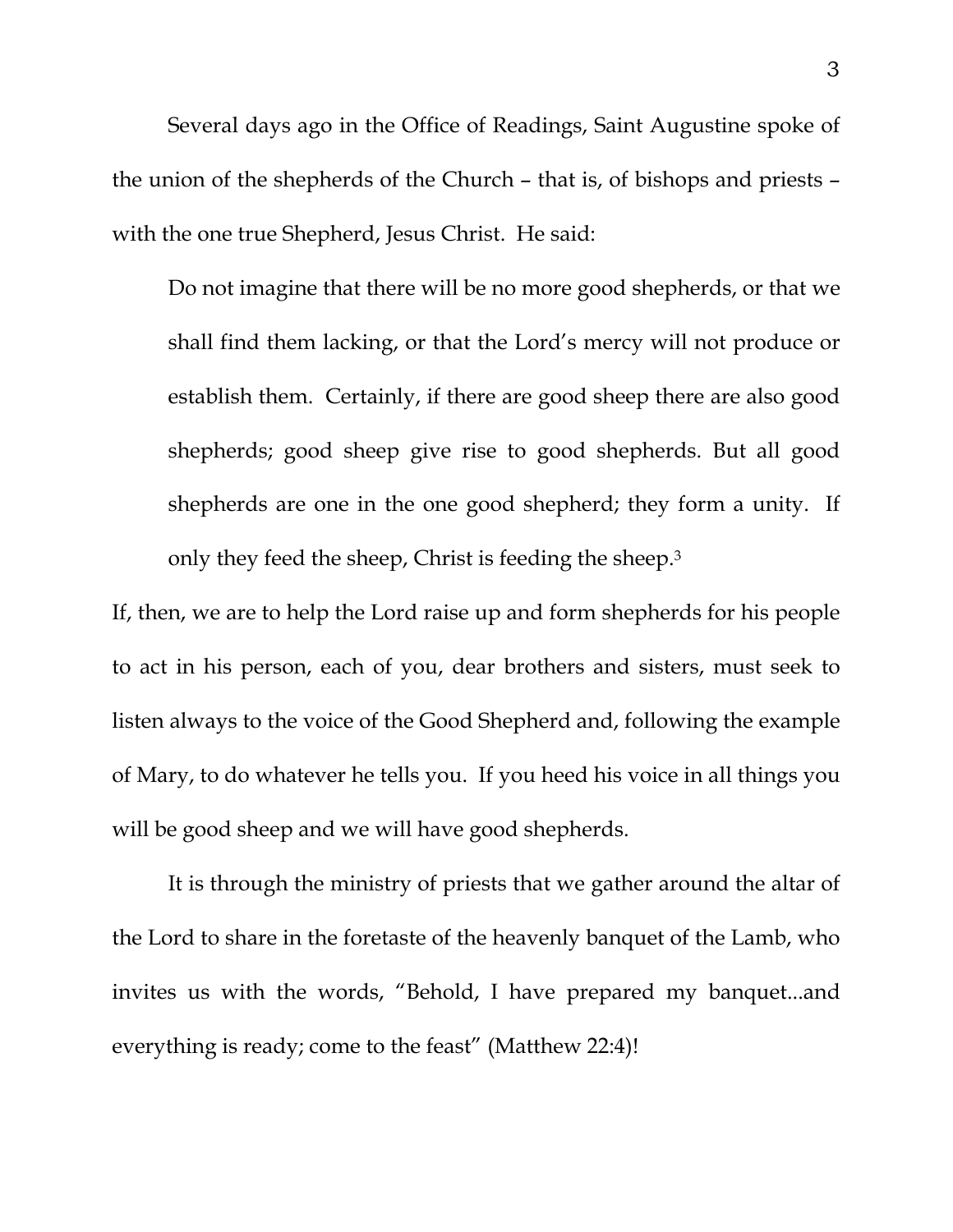Today's Gospel uses the imagery of a delicious banquet as one of the most satisfying and enjoyable experiences the human mind could imagine. If we were invited to this feast, would we not jump at the chance? What on earth could stand in our way? The Gospel asks this question of us – and warns that the experience of others is that when some people have been invited, they have found other concerns too important to bother with the invitation. Some have even been hostile to those who delivered it. This can be seen in the fate of many of the prophets, and of Jesus himself. The depiction of the king mounting a military campaign and destroying the city may be said to refer to the fall of Jerusalem in 70 AD. The words about the unprepared guest can imply that, once people have responded to the invitation by faith and baptism, there is a further expectation to live a just life of good works. Membership in the Church alone does not guarantee salvation. There must also be an appropriate response of putting the teachings of the Gospel into practice.

In his message for the past World Day of Prayer for Vocations, the Holy Father Benedict XVI said:

Particularly in these times, when the voice of the Lord seems to be drowned out by "other voices" and his invitation to follow him by the gift of one's own life may seem too difficult, every Christian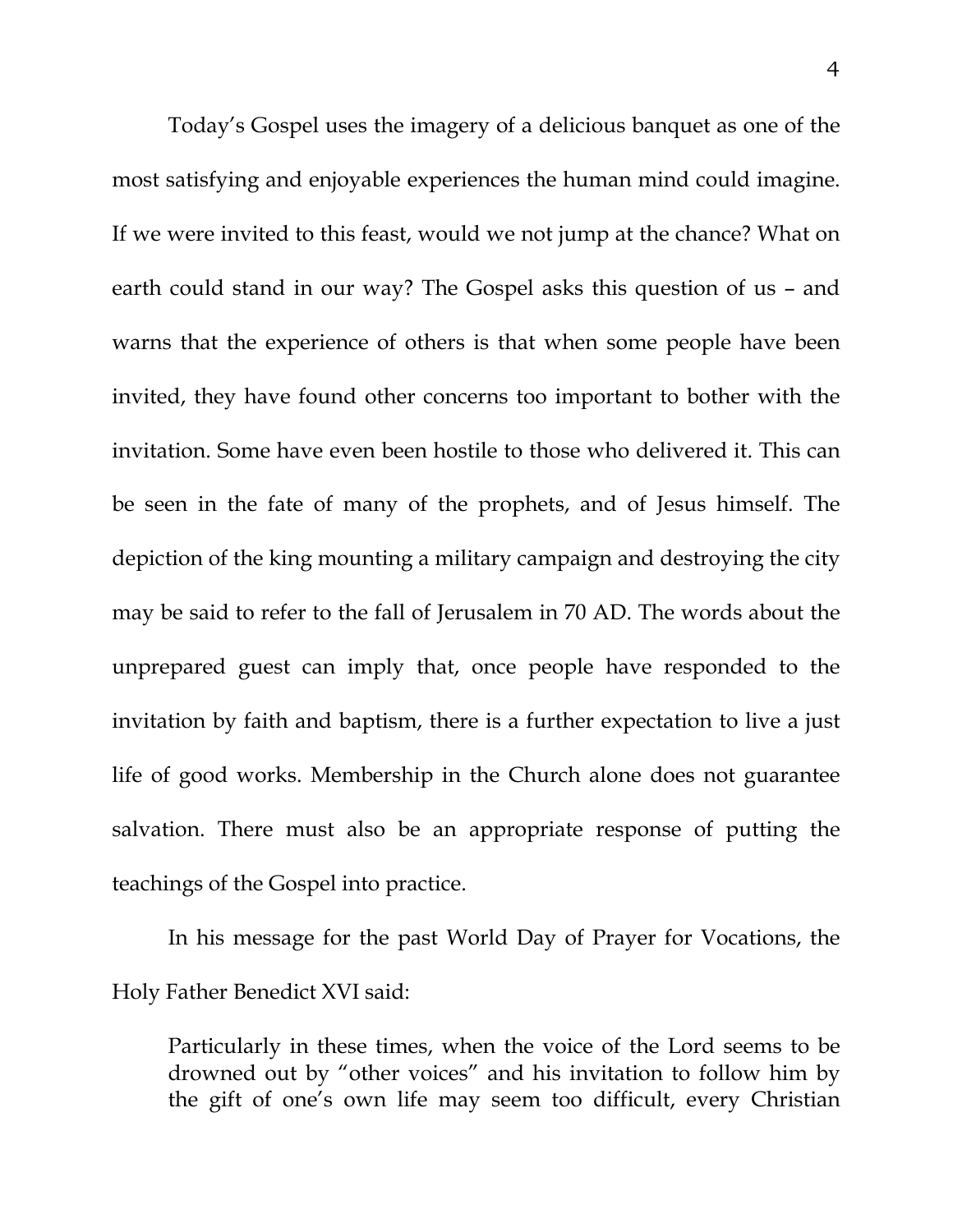community, every member of the Church, needs consciously to feel responsibility for promoting vocations. It is important to encourage and support those who show clear signs of a call to the priestly life and religious consecration, and to enable them to feel the warmth of the whole community as they "yes" to God and the Church.4

You, my brother Knights, through both your words and deeds - both as a local Council and as the international body - have always demonstrated your recognition and acceptance of this great responsibility. Indeed, your great slogan is a simple summary of the Pope's words: "Vocations are everybody's business."

 Here in this Diocese of Springfield in Illinois, we have recently known that the voice of the Lord has *not*, in fact, been drowned out by other voices but continues to resound in the hearts of his friends. When I came to this Diocese just over a year ago we had eleven seminarians, and I had the pleasure of ordaining one, Father Brian Alford, your Parochial Vicar, to the priesthood this past May. Today, we have twenty seminarians preparing for the priesthood in five different seminaries.

 Many of our seminarians are with us here today; the others, despite their wishes, are unable to join us. In their name and in my own, I thank you, my brother Knights, for the great support and encouragement you give to them, not only through your financial support but most especially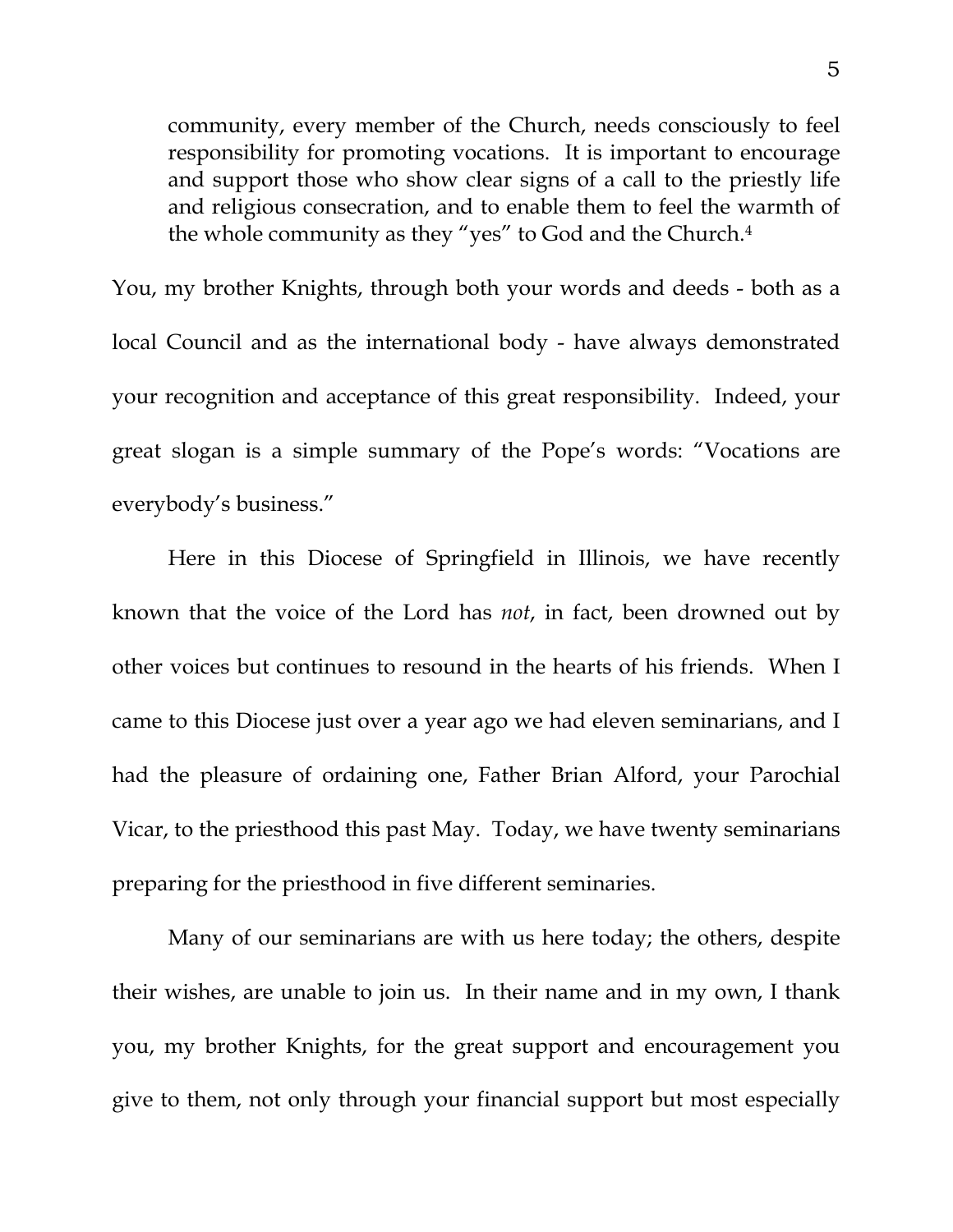for the many prayers you have offered on their behalf to "our God and Father" as you ask the Lord to supply all their needs "in accord with his glorious riches in Jesus Christ" (Philippians 4:20).

 The Pope has said that "the ability to foster vocations is a hallmark of the vitality of a local Church."5 This is true not only of an entire Diocesan Church, but also of each local parish: the ability to foster vocations is a hallmark of the vitality of a parish.

 I am therefore counting on each of you to help bring a vocational focus to every parish in the Diocese that every parish group, every parish council, committee and organization will always have before the focus of proposing vocations to those who show clear signs of a call from the Lord. "It is essential," the Pope has said, "that every local Church become more sensitive and attentive to the pastoral care of vocations" and must have the courage "through an attentive and suitable concern for vocations, to point out this challenging way of following Christ which, because it is so rich in meaning, is capable of engaging the whole of one's life."6

From the first days after the Servant of God Father Michael J. McGivney founded the Knights of Columbus, you, dear and worthy Knights, have always been keen supporters of vocations to the priesthood